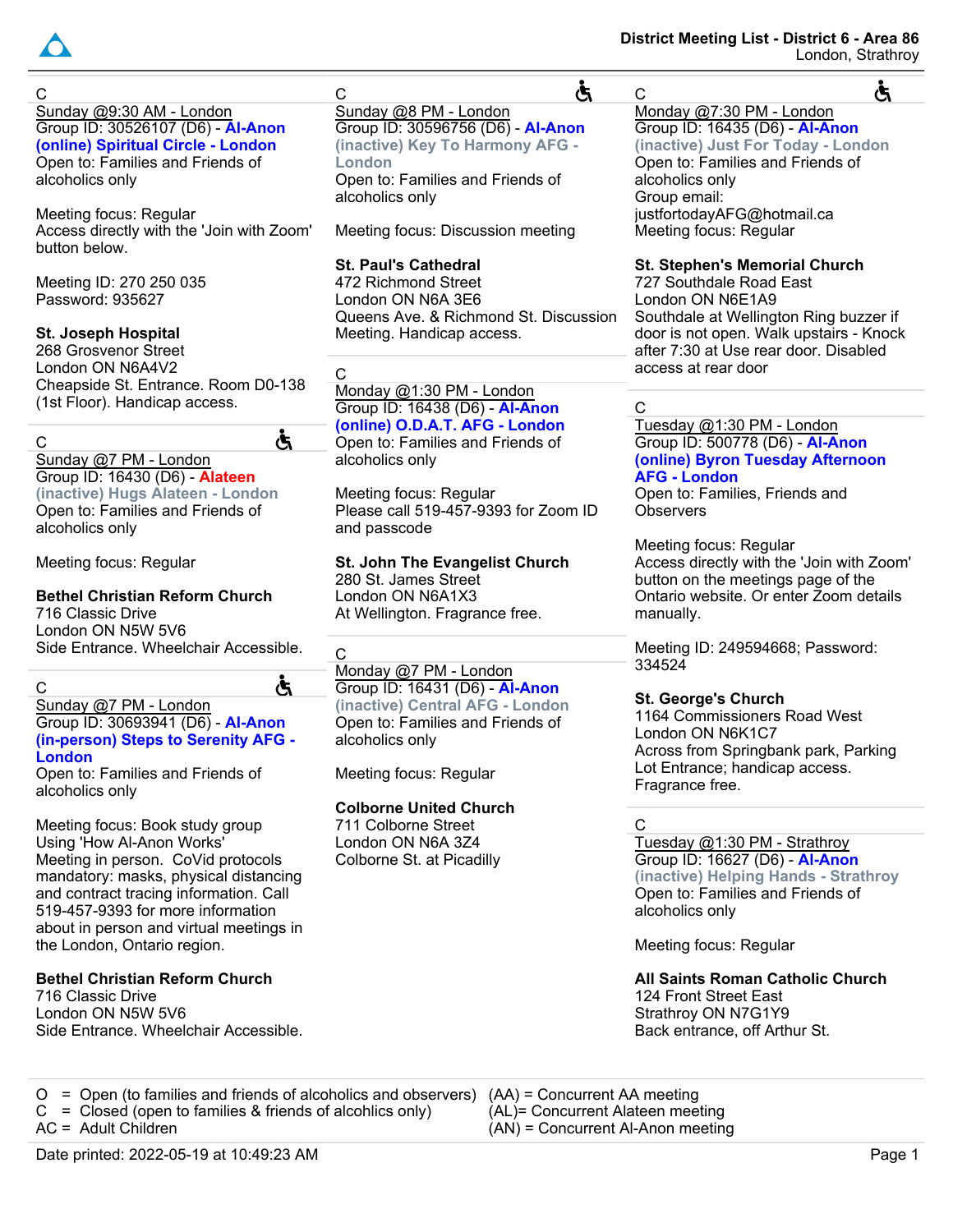

Ġ

C Tuesday @7 PM - London Group ID: 502963 (D6) - **Al-Anon (inactive) Tuesday 12 & 12 AFG - London**

Open to: Families and Friends of alcoholics only Group email: tues12and12d6afg@hotmail.ca

## **All Saints Anglican Church**

249 Hamilton Road London ON N5Z1R2 Non-smoking. Hamilton and Inkerman Rd. In the basement.

## C

Tuesday @8:15 PM - London Group ID: 16432 (D6) - **Al-Anon (inactive) East 58th AFG - London**

Open to: Families and Friends of alcoholics only

Meeting focus: Regular

## **All Saints Anglican Church**

249 Hamilton Road London ON N5Z1R2 Non-smoking. Hamilton and Inkerman Rd. In the basement.

Ğ  $\mathcal{C}$ Wednesday @7:30 PM - London Group ID: 62691 (D6) - **Al-Anon (online) Al-Anon Works AFG - London** Open to: Families and Friends of alcoholics only

Meeting focus: Regular Please call the Al-Anon information line at 519-457-9393 (a 24 hour line with answering machine) to have a volunteer call you back with electronic meeting details.

#### **Mount Hope Centre for Long Term Care**

21 Grosvenor Street London ON N6A 4V2 St. Mary's entrance; Room no W020 (Magnolia Rm). Scent free meeting. Security code for door located in entryway by the phone. Wheelchair accessible.

C

Thursday @1:30 PM - London Group ID: 16433 (D6) - **Al-Anon (online) Friendly Thursday Afternoon AFG - London**

Open to: Families and Friends of alcoholics only

Meeting focus: Regular Access directly with the 'Join with Zoom' button on the meetings page of the Ontario website. Or enter Zoom details manually.

Meeting ID: 583 656 8013 Password: 405585

# **New St. James Presbyterian Church**

280 Oxford Street E London ON N6A1V4 280 Oxford Street E & Wellington. Use side entrance on Wellington. Ring buzzer to let in. Plenty of 2 hr parking on Street. Non-smoking.

## C

Thursday @6:30 PM - London Group ID: 30674888 (D6) - **Al-Anon (hybrid) Higher Power and I AFG - London**

Open to: Families and Friends of alcoholics only

Meeting focus: Regular In-person and online meeting at the same time (hybrid). Covid tracking measures are in place. Access directly with the 'Join with Zoom' button on the meetings page of the Ontario website. Or enter Zoom details manually.

Meeting ID: 865 40017947 Password: 100571

If attending meeting at St. Anne's Church, doors open at 6:00pm locked at 6:30pm. If later call number posted on door, someone will let you in. All in person meetings are following public health and safety guidelines, listed on the doors.

# **St. Anne's Anglican Church**

1344 Commissioners Road W. London ON NIGK 1E1

Thursday @6:30 PM - London Group ID: 30777494 (D6) - **Al-Anon (in-person) London West Sharing Hope AFG**

Open to: Families and Friends of alcoholics only

Meeting focus: Regular Meeting in Person. Public Health Measures required: Proof of Double Vaccination with ID, masks, physical distancing and contact tracing

## **St. Aidans Church**

1246 Oxford ST W London ON N6H 1V7 Enter through main doors, proceed to lower level to big meeting room. Fragrance free meeting.

#### C

C

Thursday @7:30 PM - London Group ID: 60233 (D6) - **Al-Anon (inactive) No Guff 12 & 12 AFG - London**

Open to: Families and Friends of alcoholics only

Meeting focus: Regular

**New St. James Presbyterian Church** 280 Oxford Street E London ON N6A1V4 280 Oxford Street E & Wellington. Use side entrance on Wellington. Ring buzzer to let in. Plenty of 2 hr parking on Street. Non-smoking.

# $\Omega$

Friday @8 PM - London Group ID: 49885 (D6) - **Al-Anon (inactive) Open Speaker Meeting AFG - London**

Open to: Families, Friends and **Observers** 

Meeting focus: Regular

# **Colborne United Church**

711 Colborne Street London ON N6A 3Z4 Colborne St. at Picadilly

O = Open (to families and friends of alcoholics and observers)  $C = Closed$  (open to families & friends of alcohlics only) AC = Adult Children (AA) = Concurrent AA meeting (AL)= Concurrent Alateen meeting (AN) = Concurrent Al-Anon meeting